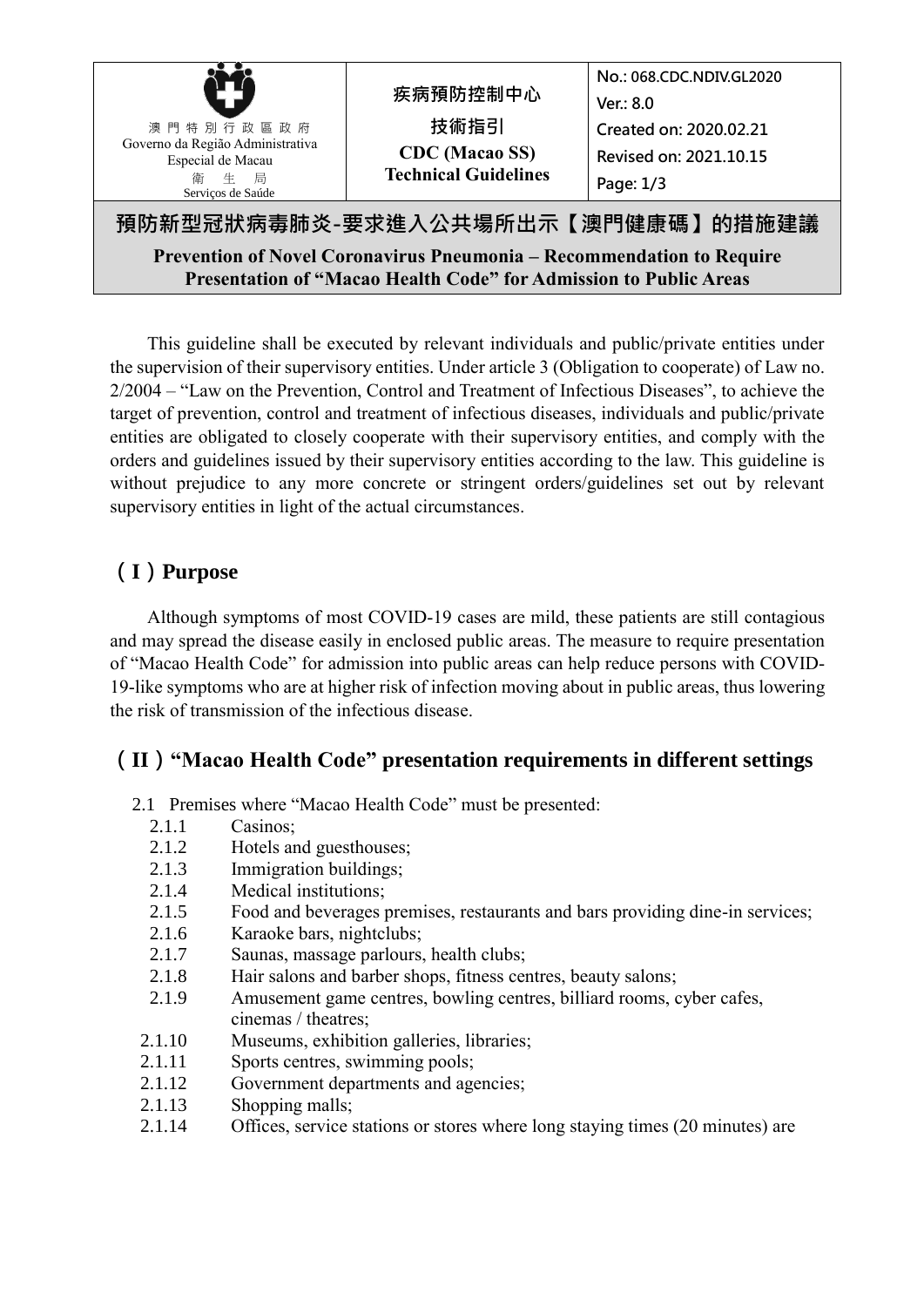| 澳門特別行政區政府<br>Governo da Região Administrativa<br>Especial de Macau<br>衛 生 局<br>Serviços de Saúde | 疾病預防控制中心<br>技術指引<br><b>CDC</b> (Macao SS)<br><b>Technical Guidelines</b> | No.: 068.CDC.NDIV.GL2020<br>Ver.: 8.0<br>Created on: 2020.02.21<br>Revised on: 2021.10.15<br>Page: 2/3 |  |
|--------------------------------------------------------------------------------------------------|--------------------------------------------------------------------------|--------------------------------------------------------------------------------------------------------|--|
| 預防新型冠狀病毒肺炎-要求進入公共場所出示【澳門健康碼】的措施建議                                                                |                                                                          |                                                                                                        |  |

#### **Prevention of Novel Coronavirus Pneumonia – Recommendation to Require Presentation of "Macao Health Code" for Admission to Public Areas**

expected.

- 2.2 The following premises should decide, in the light of their own conditions, whether or not to require persons entering the premises to present "Macao Health Code":
	- 2.2.1 Wet markets, major supermarkets;
	- 2.2.2 Integrated commercial buildings (If the "Macao Health Code" presentation measure is already enforced at the building entrance, it does not need to be repeated in respective premises therein).
- 2.3 Premises where presentation of "Macao Health Code" might not be necessary: For small-scale retail premises with low patronage, e.g. small supermarkets, convenient stores, where customers tend to stay shortly, it is not necessary to require persons entering the premises to present a "Macao Health Code".

### **(III)Presentation method**

- 3.1 Presented by members of the public: Complete the required information on the "Macao Health Code" system, which is accessible on the mobile app of the Health Bureau, to generate the "Macao Health Code". Prior to entering a premises, present on mobile the "Macao Health Code" **which is generated on that day**, or a paper of advance-printed "Macao Health Code" **which is generated on that da**y; *OR*
- 3.2 Generated by premises: Provide unrecorded electronic devices for individuals who do not have a mobile phone with them to declare health condition and generate a "Macao Health Code"; *OR*
- 3.3 In case the above methods are not applicable, the premises may inquire the persons intending to enter the premises with advance-prepared health questions.

# **(IV)Management of Individuals with Macao Health Code in Red or Yellow Colour**

- 4.1 Individuals with a red code: Denied admission into the premises.
- 4.2 Individuals with a yellow code:
	- 4.2.1 Customers / service users of the premises with a yellow code: Such persons should be denied entry into the premises. If such service is urgently needed and entry is deemed necessary, the premises should adopt appropriate anti-epidemic measures,